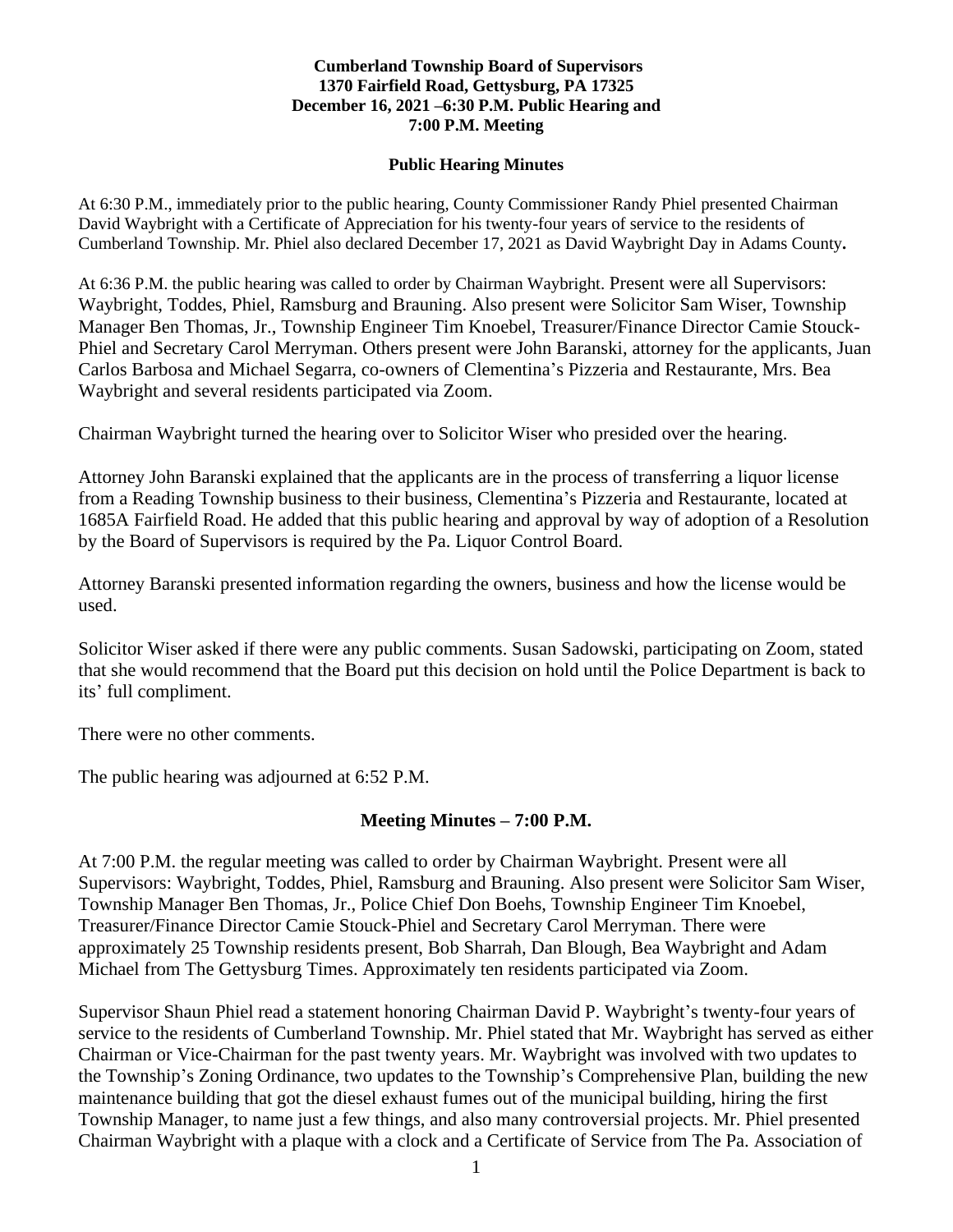Township Supervisors.

Chairman Waybright led the Pledge of Allegiance.

Chairman Waybright reported that the Board of Supervisors held Executive Sessions on December 15th at 5:00 P.M. and on December 16th at 5:45 P.M. to discuss personnel matters.

## **Mr. Toddes made a motion to approve the agenda. The motion was seconded by Mrs. Ramsburg and carried.**

**Mrs. Ramsburg made a motion seconded by Mr. Phiel and carried to approve the Minutes of the November 23, 2021 Budget Workshop and Regular Meeting.**

**Mr. Phiel made a motion seconded by Mr. Toddes and carried to approve the bills in the amounts as stated by the Chairman: \$111,980.60 from the General Fund, \$4,834.00 from the Escrow Fund, \$53,390.69 from the Fire Tax Fund and a transfer of \$7,500.00 from the General Fund to the Health Insurance Account for FSA.**

# **Public comment:**

The following people commented: Michelle Smyers, 515 Old Mil Road, commented on the School Resource Officer Teri Coe, 105 Twin Lakes Drive, commented on the Township's audit William Coe, 105 Twin Lakes Drive, commented on police staffing William Davis, Fairfield Road (made a \$1,000.00 cash contribution to the Police Department) Elizabeth Magner, Belmont Road, commented on the School Resource Officer, police staffing and the Township's staff Jenny Harrison, Straban Township, commented on the School Resource Officer Lindsay Bosley, 15 Joel Lane, commented on the School Resource Officer Melissa Bosley, 15 Joel Lane, commented on the School Resource Officer Ireland O'Shea, commented on the School Resource Officer Alex Zee commented on police staffing

**Engineer:** Mr. Knoebel reported that the Township has a Land Development Plan for Dan Blough for a proposed 3,600 square foot airplane hangar at the Gettysburg Regional Airport. He added that he has produced a memo dated December 15, 2021 and the remaining items noted in the memo are administrative. He added that there is a waiver request to Section 303 of the Subdivision and Land Development Ordinance for the requirement to submit a separate preliminary plan. **Mr. Toddes made a motion seconded by Mr. Brauning and carried to approve the waiver to Section 303 allowing a preliminary/final plan to be submitted. Mr. Brauning made a motion seconded by Mrs. Ramsburg and carried to approve the Gettysburg Regional Airport – Blough Hangar Plan contingent upon the items listed in Mr. Knoebel's December 15, 2021 memo being addressed.** 

Mr. Knoebel also reported that the Township has a request from Woodhaven Building and Development for full release of the remaining financial security for Cumberland Village, Phase 1C. Mr. Knoebel has produced a memo dated December 16, 2021 that recommends that all maintenance security may be released in an amount of \$136,097.00 and that \$10,000.00 of performance security be held, releasing \$50,865.00. Mr. Knoebel's memo also notes that there are two items that were received this afternoon that need to be verified:

- Finalize revised as-built plans and include Lot H7.
- Confirmation from the surveyor that property corners markers are set on all HOA lots.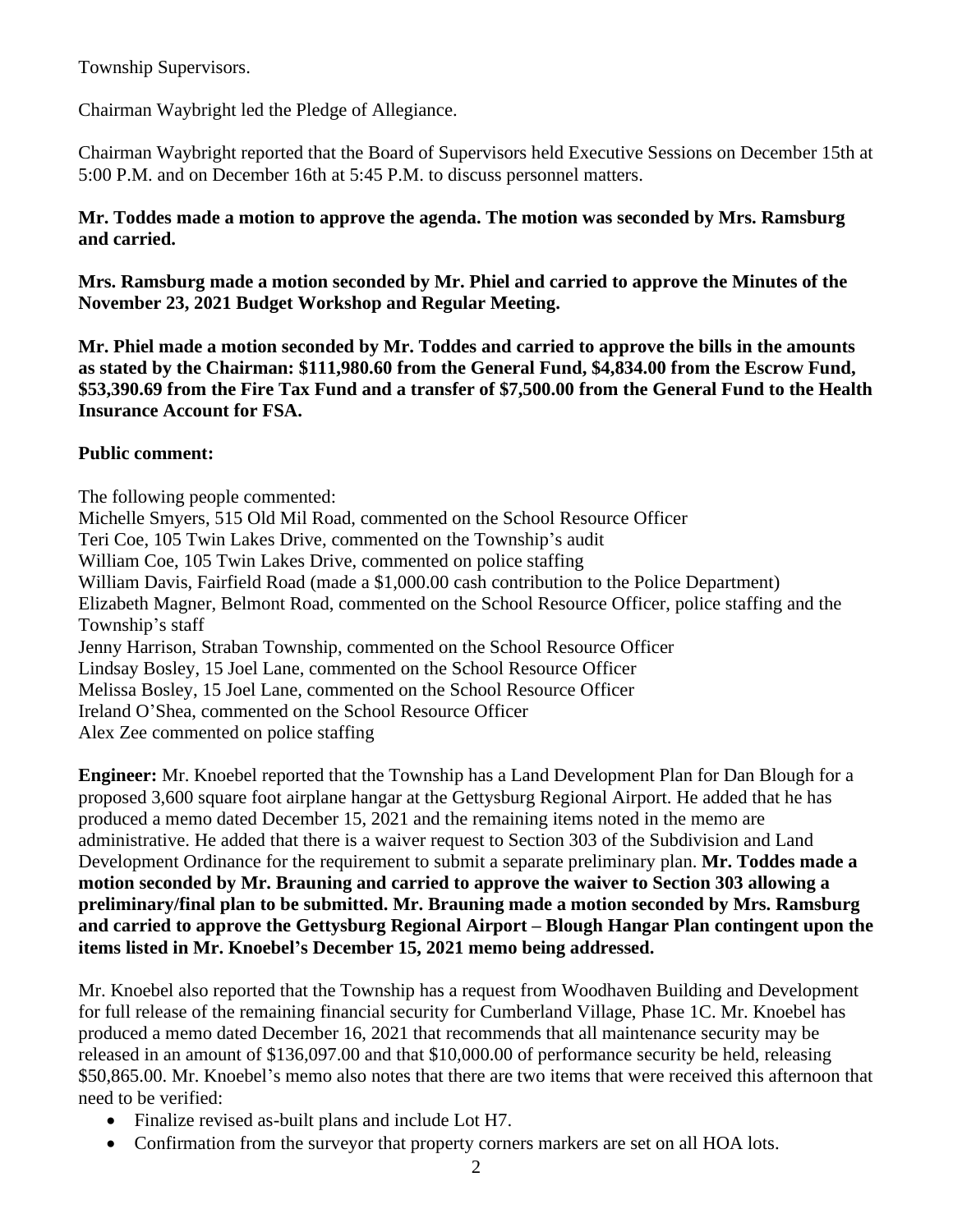## **Mr. Toddes made a motion to approve the release of financial security as recommended in Mr. Knoebel's December 16, 2021 memo with the verification of the two items stated above. The motion was seconded by Mr. Brauning and carried.**

**Police Report:** Police Chief Don Boehs presented a written and oral report of police activities for the month of November 2021 including: 302 complaints, 18 traffic stops, 10 traffic accidents, 14 targeted enforcements, 13 combined arrests, 5,374 patrol miles and 32 walk-in complaints. He added that they assisted other agencies twice and they were assisted 16 times. There was one assist to Pa. State Police. Police Chief Boehs reported that the School Resource Officer had 35 calls for service.

## **Active Business:**

Mr. Thomas reported that the 2021 Audit by Smith, Elliott, Kearns and Company has begun.

## **Mr. Phiel made a motion seconded by Mrs. Ramsburg and carried to schedule the Reorganization Meeting for Monday, January 3, 2022 at 6:00 P.M.**

Mr. Thomas also reported that the Township had received a Data Use Authorization Agreement from The Adams County Office of Planning and Development initiated by the 2014 Fire Study regarding the fire box service areas and the county is asking that the Township approves their use of the data from the study. Solicitor Wiser stated that he has reviewed the agreement and has requested a small modification that he has spoken to the County Solicitor about. **Mr. Phiel made a motion seconded by Mr. Toddes and carried to approve the Data Use Authorization Agreement as amended by Solicitor Wiser.**

Mr. Thomas reported that the Township received a sample resolution from the insurance company in regards to Act 108 of 2020 for Worker's Compensation coverage for fire department support staff. Mr. Thomas added that he feels that the sample resolution needs to include more of the activities that the support staff may be doing for the fire departments, he would like himself and Solicitor Wiser to work on that and bring it back to the January meeting. **Mrs. Ramsburg made a motion to approve the resolution in theory and for Mr. Thomas to bring an updated resolution to the January regular meeting. The motion was seconded by Mr. Toddes and carried.** 

Mr. Thomas reported that Mrs. Camie Stouck-Phiel has been attending the Waste Hauling Contract meetings. Mrs. Stouck-Phiel reported that two bids were received and opened today from Waste Management and Waste Connections for the Waste Hauling Contract and action will be needed at the January 3, 2022 Reorganization meeting.

**FINANCE COMMITTEE**: Mr. Phiel reported that the committee is recommending that a new laptop be purchased for the Township Manager at a cost of \$1,229.95. **Mr. Toddes made a motion seconded by Mrs. Ramsburg and carried to purchase the new laptop.** Mr. Phiel also reported that the Township has two funding requests from Barlow Volunteer Fire Company totaling \$53,390.69 and there is adequate money in the Fire Tax Fund. **Mrs. Ramsburg made a motion to approve Fire Tax funding for Barlow VFC, in the amount of \$53,390.69. The motion was seconded by Mr. Toddes and carried.** Mr. Phiel also reported that the Township has a proposal from Woerner Hauling to supply additional snow removal services to the Township at a cost of \$125.00 per hour (no increase from last year). **Mrs. Ramsburg made a motion to approve the snow removal contract with Woerner Hauling, in the amount of \$125.00 per hour, seconded by Mr. Toddes and carried.** Mr. Phiel also reported that the underground gas and diesel fuel storage tanks are being taken out of service by order of Pa. Department of Environmental Protection due to a leak in the outer tank and there has not been any leakage from the inner tank. **Mr. Toddes made a motion to retire the underground storage tanks seconded by Mr. Phiel and carried.** Mr. Phiel reported that the Township's Traffic Engineers, McMahon, will be assisting the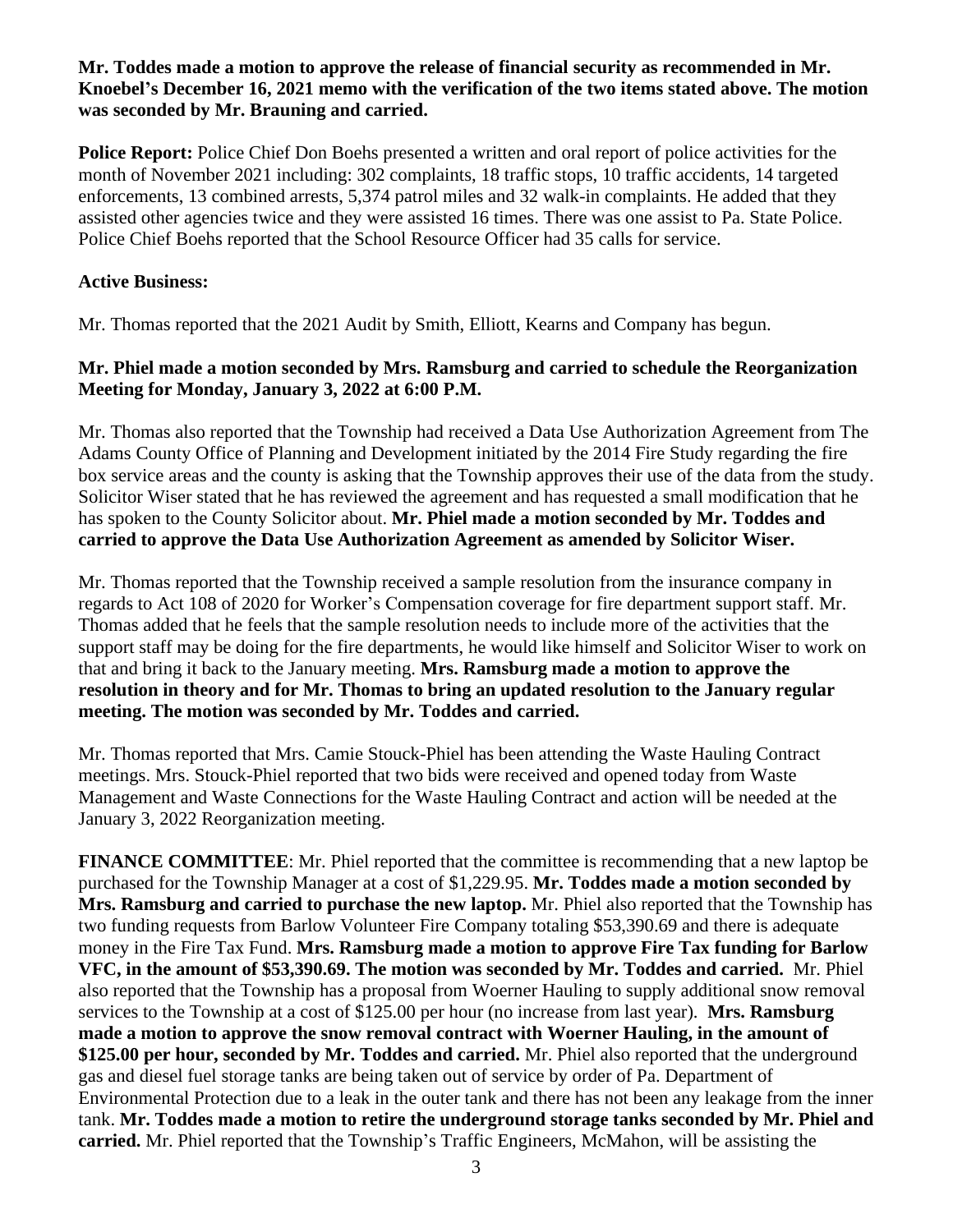Township with a Green Light Go Grant for the traffic signal at Route 30 and Herr's Ridge Road at the cost of \$1,750.00. **Mrs. Ramsburg made a motion seconded by Mr. Phiel and carried to approve the expenditure of \$1,750.00 for assistance by McMahon with an application for a Green Light Go grant for the traffic signal at Route 30 and Herr's Ridge Road.** Mr. Phiel also reported that the committee is recommending approval of a longevity payment for Police Chief Boehs in the amount of \$5,293.00 for 2021. **Mr. Toddes made a motion to approve a longevity payment for Chief Boehs, in the amount of \$5,293.00, for 2021. The motion was seconded by Mr. Brauning and carried.** Lastly Mr. Phiel recommended that a budget transfer of \$5,000.00 from 410.186 (DUI Overtime) to 410.740 (Capital Purchases) be approved to make a \$10,000.00 down-payment on a new server for the Police Department. **Mrs. Ramsburg made a motion to approve the budget transfer seconded by Mr. Phiel and carried.** 

**SOLICITOR**: Solicitor Wiser presented the 2022 through 2025 Collective Bargaining Agreements for the Uniformed and Non-Uniformed Unions with the Teamsters. Solicitor Wiser highlighted a couple of things including the pay raises of 4.5%, 4.5%, 4% and 4% in both contracts and the addition of a longevity payment to the Non-Uniformed Contract. **Mr. Toddes made a motion seconded by Mrs. Ramsburg and carried to approve the Collective Bargaining Agreement for the Police Department. Mr. Toddes also made a motion seconded by Mrs. Ramsburg and carried to approve the Collective Bargaining Agreement for the Non-Uniformed (Maintenance Department) employees.**

Solicitor Wiser also asked that the pay raises for the Manager and Secretary be set and the recommendation from the Personnel Committee is the same 4.5% that is being given to the Union employees as well as the longevity payment that the Non-Uniformed employees will receive. **Mr. Toddes made a motion seconded by Mr. Phiel and carried for approval of the pay raises and longevity payments as recommended.** 

Solicitor Wiser reported that the recommendation is for the Zoning and Codes Officer to receive a pay rate of \$25.12 and the Treasurer/Finance Director a pay rate of \$23.10, as well as the longevity payment that the non-uniformed employees will receive. **Mr. Toddes made a motion seconded by Mr. Brauning and carried. Mr. Phiel and Mrs. Ramsburg abstained.** Solicitor Wiser also reported that Mr. Phiel and Mrs. Ramsburg were not in the room when the salaries were discussed.

Solicitor Wiser asked that the Stream Restoration Easement Agreement with Adams County at the Human Services Building be tabled until the regular meeting in January as the agreement is still under review by the County's solicitor.

Solicitor Wiser stated that his last item is an Agreement to Transfer Real Estate regarding Oaklawn Memorial Gardens. Solicitor Wiser gave a brief background of events occurring up to this point and stated that the agreement is ready for approval. **Mrs. Ramsburg made a motion seconded by Mr. Toddes and carried to approve the Agreement to Transfer Real Estate with Adams County for Oaklawn Memorial Gardens.**

Mr. Thomas presented the 2022 Budgets. Mr. Thomas reported that the General Fund Budget is balanced by utilizing reserve funds in the amount of \$289,460.92. He added that the Real Estate Tax millage remains unchanged at 1.9 mills with a .25 mill Fire Tax. He added that the total General Fund revenues and expenditures are \$3,955,614.42. Mr. Thomas stated that another fund is the American Rescue Plan Act (ARPA), we have received 50% of the total \$613,668.96 and the majority of this money is going to be used for MS4. He stated that the Capital Reserve Fund includes the purchase of Police vehicles, a new dump truck, a possible replacement of the Zoning/Code Enforcement Officer's vehicle and replacement of the underground storage tanks with an above-ground tank. The Fire Tax Fund has budgeted \$100,000.00 to Gettysburg Fire Department and \$51,000.00 to Barlow Fire Company and these decisions are made by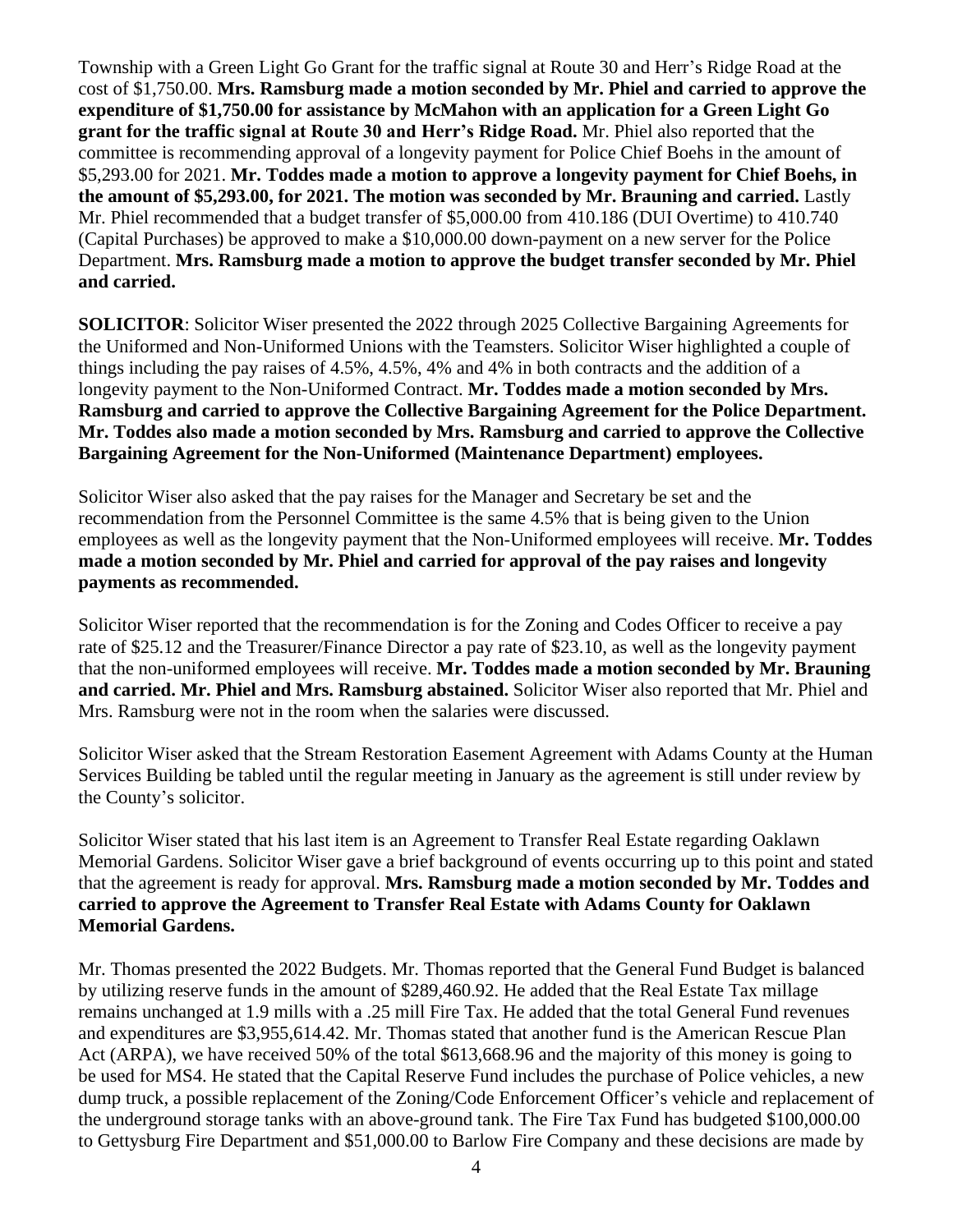the Board based on the Memorandum of Understanding as requests are received. The Park and Rec Fund includes a contribution to GARA in the amount of \$70,000. 00 and to the YWCA in the amount of \$3,800.00. The State Fund is healthy and the use of this Fund is limited to road projects and some equipment purchases. **Mr. Phiel made a motion to approve the 2022 Budgets seconded by Mr. Toddes and carried. Mr. Brauning voted against the motion.** 

**Mr. Toddes made a motion seconded by Mrs. Ramsburg and carried to adopt the 2022 Tax Resolution as follows:** 

#### **2022 CUMBERLAND TOWNSHIP, ADAMS COUNTY, PENNSYLVANIA TAX RESOLUTION**

**BE IT RESOLVED THAT** the Tax Millage for 2022 is set at 1.9 mills Real Estate for General Fund purposes and an additional .25 mills for restricted Fire Department funding purposes (Fire Tax).

**BE IT RESOLVED THAT** the Per Capita Resolution of 1953 is re-enacted for 2022 without change. The tax rate is \$5.00; two percent (2%) discount; and ten percent (10%) penalty.

**BE IT RESOLVED THAT** the Earned Income and Profits Tax Ordinance of 2011 is re-enacted for 2022 without change.

**BE IT RESOLVED THAT** the Local Services Tax Ordinance of 2007 is re-enacted for 2022 without change.

**BE IT RESOLVED THAT** the Amusement Tax Ordinance of 2014 continues without change in 2022. The rate of 10% (5% which is payable to the Gettysburg Area School District in accordance with its Resolution and the Local Tax Enabling Act) of the admission price to each and every amusement within the Township of Cumberland for which the individual price of admission is \$1.00 or more; **or** the rate of 2% (1% which is payable to the Gettysburg Area School District in accordance with its Resolution and the Local Tax Enabling Act) of the participation price to each and every amusement within the Township of Cumberland for which the individual price of participation is \$1.00 or more.

**BE IT RESOLVED THAT** the Realty Transfer Tax Ordinance of 2008 is re-enacted for 2022 without change. The tax rate is one percent with Cumberland Township receiving .5% and Gettysburg Area School District receiving .5%.

**ENACTED AND ORDAINED** this 16<sup>th</sup> day of December, 2021.

#### CUMBERLAND TOWNSHIP BOARD OF SUPERVISORS

### **Committee Reports and comments from Board Members:**

**Highway** – Mr. Brauning stated that there is a report in the packet from the Road Superintendent. He added that included in the report is big a "thank you" to Dave Waybright for all of his assistance to the Road Department over the years.

**Park and Recreation** – Mr. Toddes reported that they used the Assembly Room at the park for a craft show that went very well and things are going well at the park.

**CTA** – Mr. Toddes reported that they are meeting Monday night.

**COG** – Mr. Phiel reported that they did not have a quorum, attendance has been dwindling and the members will be working on that. He added that they had a guest speaker, Shaun Eckenrode, Director of Peer and Technical Education of the Adams County Technical Institute. He also reported that the Adams County Community Foundation's 2021 Giving Spree has become the most successful one-day giving event in the nation raising \$3.08 million to local charities. Mr. Phiel also gave information on the county's Covid numbers and lastly, COG is looking for a President and Vice-President.

**CT411 –** Mr. Brauning stated that Barlow Fire Co. is selling their yearly calendar that is \$20.00 each. Solicitor Wiser thanked Dave Waybright for his service, dedication and all of the ways that he has helped Cumberland Township over the years. Mrs. Barbara Underwood also thanked Dave Waybright. Dave Waybright thanked the staff for all of their help over the years.

## **Personnel, Public Safety, Planning and Zoning, Economic Development – No reports**